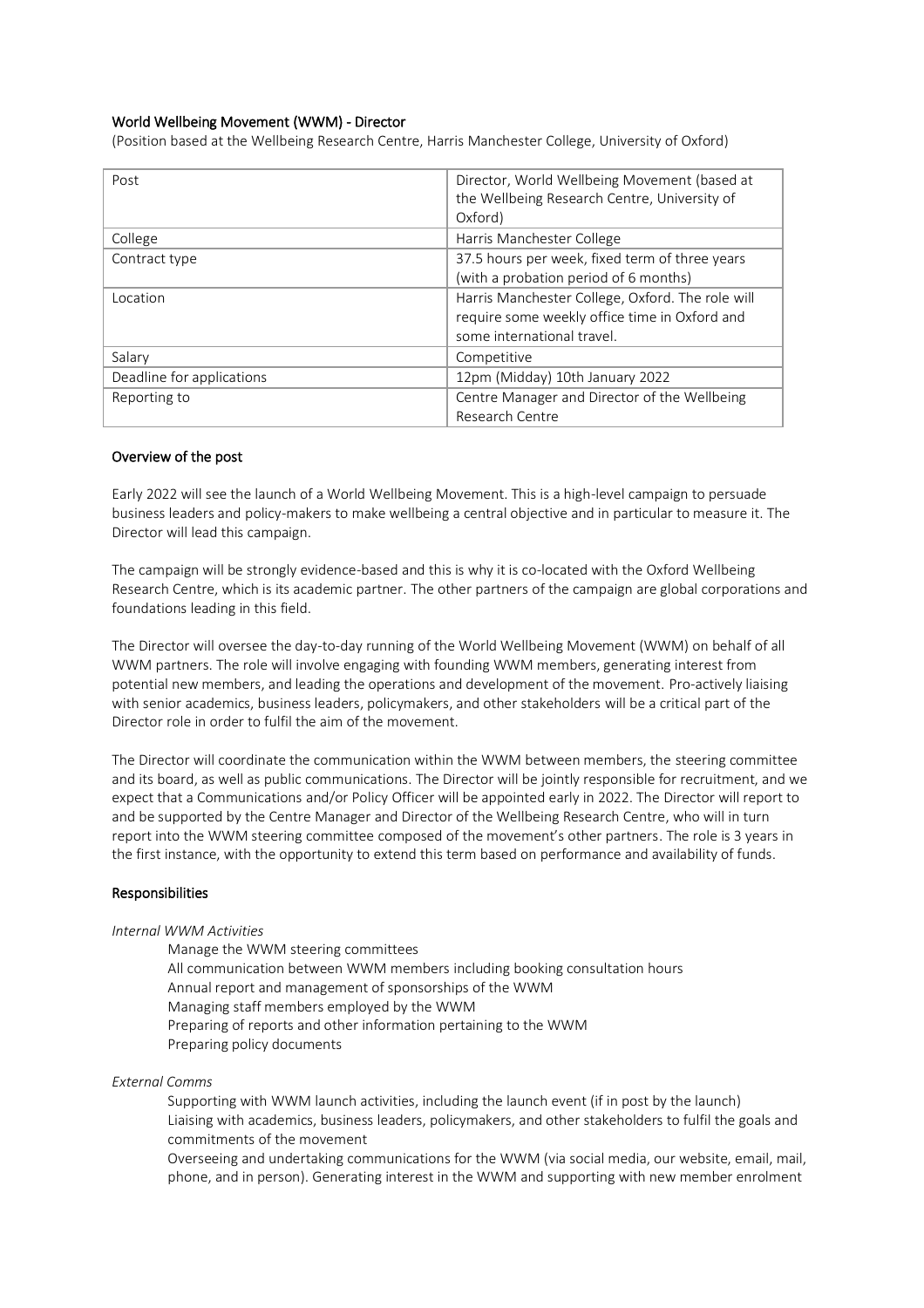Travelling nationally and internationally to promote the WWM and liaise with members Any other duties commensurate with the role and salary grade to be determined by the Director, Centre Manager, and the WWM steering committee.

We are looking for a dynamic individual with excellent project management skills and a flexible and independent approach to work. A genuine interest in promoting wellbeing and its measurement in the workplace and larger society is critical to be successful.

# Selection Criteria

### *Essential Selection Criteria*

An undergraduate degree (or higher) An interest in wellbeing science In possession of excellent written and oral communication skills, with the ability to deal confidently and appropriately with a wide variety of stakeholders Well-organised and able to multi-task, with the ability to prioritise activities and competing deadlines Project management experience Able to work resourcefully, and with minimum supervision, eventually leading a small team – this includes being willing to take ownership of their duties, and possessing the judgement to know how and when to take initiative, and when to refer to others Excellent IT skills, including word processing, email, spreadsheets, and databases Accuracy, attention to detail, and an organised and methodical approach to work Problem-solving skills and the ability to exercise judgement and initiative Ability to work calmly under pressure, prioritise, and meet deadlines Ability to handle sensitive and confidential matters with discretion and initiative Fluent in spoken and written English Right to work in the UK

*Desirable Selection Criteria*

Management experience Experience working with business leaders and policy-makers Experience working with journalists and media outlets A Master's degree or higher Experience developing new initiatives

## **Opportunity**

We offer a competitive salary and flexible working hours in a friendly academic environment as part of a dynamic and growing team with global impact. The Director will be principally based at the Wellbeing Research Centre at Harris Manchester College and be a full member of its staff. College staff enjoy a number of benefits such as dining rights. The post holder will be entitled to join a contributory staff pension scheme (Pensions Trust). The position will be for a fixed term of three years renewable subject to availability of finances (with a probation period of 6 months), starting as soon as possible.

#### How to apply

Please send your cover letter, CV, and the details of two referees in one PDF (with your covering letter first, your CV second, and lastly the details of your two referees) labelled with your name to [wellbeing@hmc.ox.ac.uk.](mailto:wellbeing@hmc.ox.ac.uk) The closing date for applications is 12pm (midday) on 10th January 2022 and shortlisted applicants will be contacted shortly afterwards. References will only be taken up for the successful candidate. Interviews will take place on the week commencing 24th January 2022.

We can be flexible in terms of working hours and remote working for the right candidate. Logistical queries may be directed in the first instance to the Centre Manager [\(wellbeing@hmc.ox.ac.uk\)](mailto:wellbeing@hmc.ox.ac.uk). Any such enquiries will be treated in confidence and will not form part of the selection process.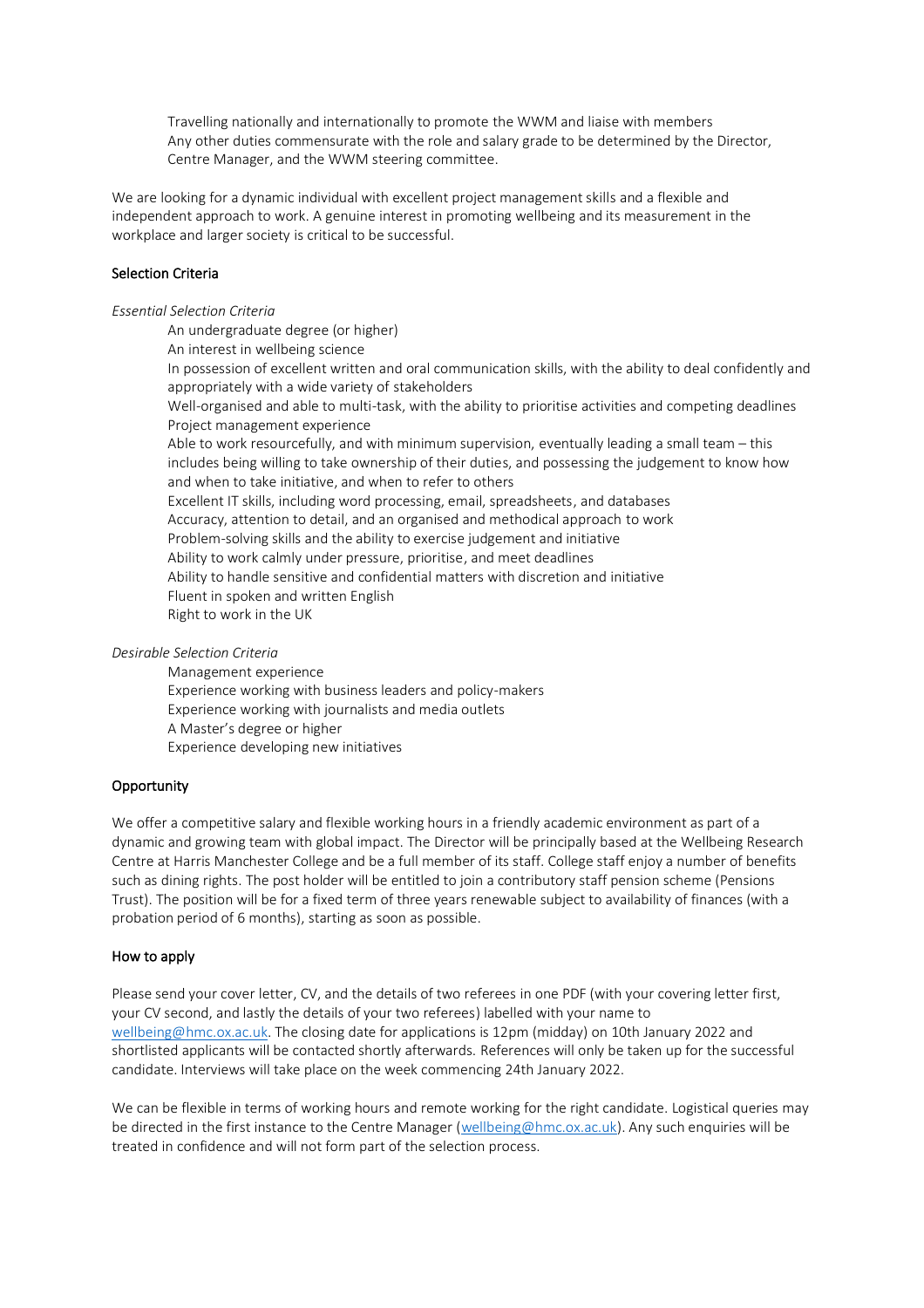## Pre-employment screening

All offers of employment are made subject to standard pre-employment screening, as applicable to the post.

If you are offered the post, you will be asked to provide proof of your right-to-work in the UK (we cannot sponsor a visa for this post), your identity, and we will contact the referees you have nominated. You may also be asked to complete a health declaration (so that you can tell us about any health conditions or disabilities so that we can discuss appropriate adjustments with you), and a declaration of any unspent criminal convictions.

### About the World Wellbeing Movement

The WWM is a new initiative that brings together the University of Oxford, major corporations, foundations, and other partners with the aim to mainstream the measurement of wellbeing in business and policy-making. It is a coalition of exemplary organizations including Snam, Unilever, Cisco, Mediacom, Indeed, Legal & General, and the Wellbeing Research Centre at Oxford. A particular focus of the WWM will be on working to integrate employee wellbeing metrics in the social impact dimension of ESG reporting. The WWM will launch in February 2022 and the website will be made available here[: www.worldwellbeingmovement.org.](http://www.worldwellbeingmovement.org/)

### About the Wellbeing Research Centre

The Wellbeing Research Centre is an interdisciplinary research centre at the University of Oxford which focusses on the advancement of the science of wellbeing. Our main focus is helping communities and organizations around the world to put wellbeing at the heart of their decision-making. The Centre brings together expertise from across the University of Oxford and beyond to advance our understanding of wellbeing science and is a global leader in empirical wellbeing research. The Wellbeing Research Centre team is based at Harris Manchester College, Oxford, and further details about the team and our work can be found on our websit[e https://wellbeing.hmc.ox.ac.uk/](https://wellbeing.hmc.ox.ac.uk/) and Twitter feed @OxWellResearch.

#### About Harris Manchester College

There are 38 self-governing and independent colleges at Oxford, giving both academic staff and students the benefits of belonging to a small, interdisciplinary community as well as to a large, internationally-renowned institution. The collegiate system fosters a strong sense of community, bringing together leading academics and students across subjects, and from different cultures and countries.

Harris Manchester College (HMC) is a small, friendly community whose aim is to provide the best possible education for students over 21 years of age. A direct descendant of the Dissenting Academy established in Manchester in 1786, HMC has been a full college of Oxford University since 1996. HMC is centrally situated in handsome Victorian buildings.

The College currently has around 114 undergraduate and 121 graduate students. There are 29 members of the Governing Body, as well as 29 Senior Research Fellows and 26 Supernumerary Fellows and 12 Research Fellows. Fellows' research covers Business Management, Economics, Education, Engineering, English, History, Human Sciences, Law, Medicine, Philosophy, Politics, Psychology, and Theology. For more information please visit: [www.hmc.ox.ac.uk.](http://www.hmc.ox.ac.uk/)

#### About the University of Oxford

Oxford's departments and colleges aim to lead the world in research and education for the benefit of society both in the UK and globally. Oxford's researchers engage with academic, commercial, and cultural partners across the world to stimulate high-quality research and enable innovation through a broad range of social, policy, and economic impacts.

Oxford's self-governing community of international scholars includes Professors, Associate Professors, other college tutors, senior and junior research fellows and over 2,500 other University research staff. Research at Oxford combines disciplinary depth with an increasing focus on inter-disciplinary and multi-disciplinary activities addressing a rich and diverse range of issues.